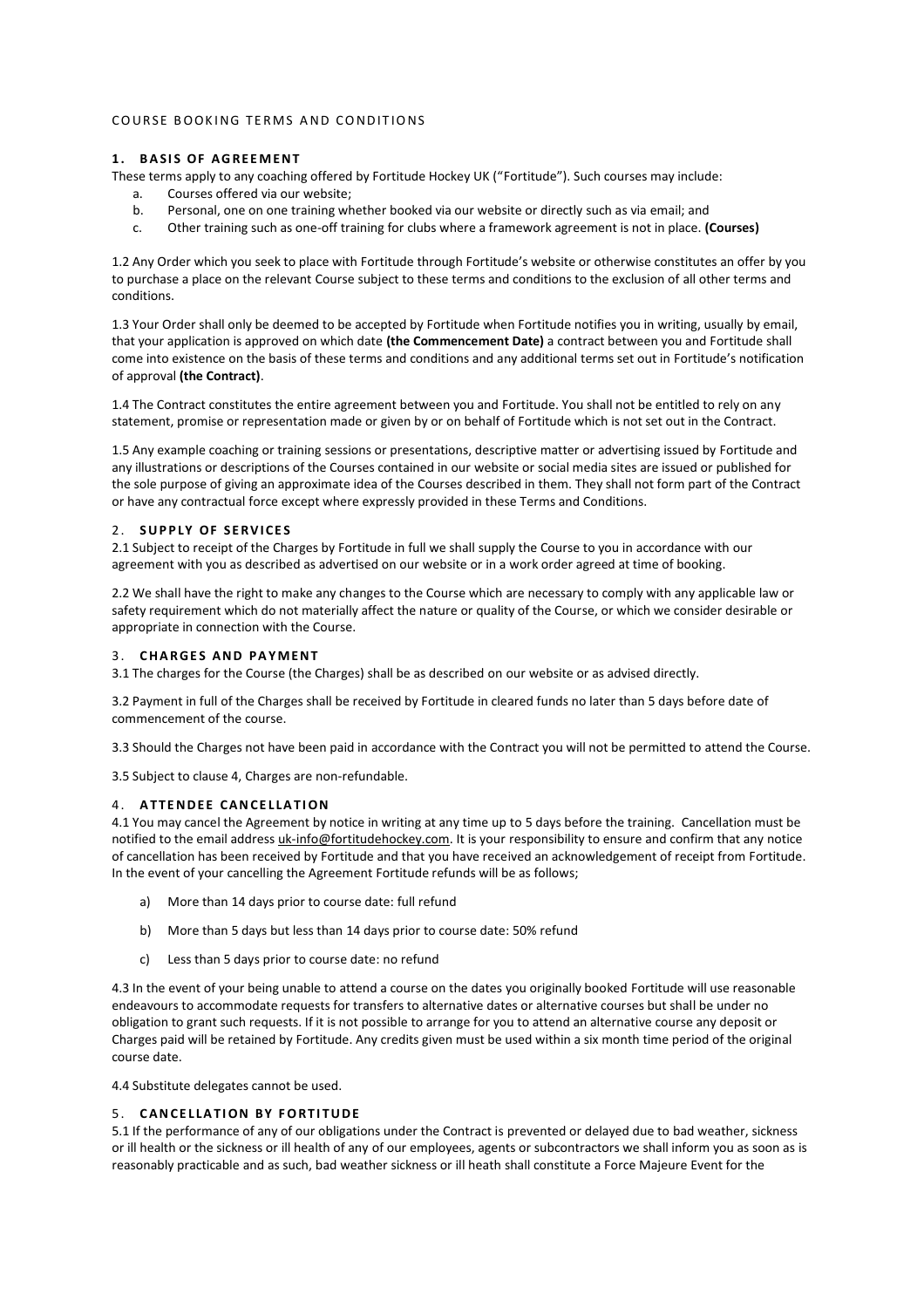purposes of clause 9.1. and refunds will not be given although Fortitude will use best endeavour to accommodate requests for transfers to alternative dates or alternative courses but shall be under no obligation to grant such requests.

Notifications of cancellation will be as follows:

- 1. Text where we have a delegate mobile number
- 2. Fortitude social media sites
- 3. Email

## **6. D I S C OU N T S**

From time to time we may give individuals discretionary discounts on future courses. Should such a discretionary discount be held, it can only be redeemed against the booking of a full price course. Only one discretionary discount can be redeemed per person per full-price course booked. A discretionary discount only applies to the individual to whom it has been awarded and it cannot be used against a multiple-person booking.

### **7 . R E SP O N SI BI LI T I E S OF A T T E N D E E S**

- 7.1 It is your full responsibility to inform your coach and Fortitude of any difficulties you perceive or experience as well as any changes to your physical and medical condition.
- 7.2 You consent to being aware of your own health and physical condition and having knowledge that your or your child / children's participation in goalkeeper training can be dangerous and you are voluntarily participating in this coaching. Having such knowledge, you thereby release Fortitude its representatives, agents, employees and successors from liability for accidental injury, illness or death which you may incur as a result of participating in the said programme. You hereby assume all risks connected therewith and consent to participate in said programme.
- 7.3 You are responsible for providing and being responsible for your own Goalkeeping Equipment accordance with England Hockey training goalkeeping equipment standards including but not limited to goalkeeping helmet, throat guard, groin / pelvic guards, padded shorts, legguards, kickers, chest guards, padded gloves and hockey stick. Fortitude will not accept liability for any damage or loss to a Client's personal property brought into the premises where the coaching is being delivered.
- 7.4 All Clients must conduct themselves in a respectful manner whilst attending Fortitude coaching. Any Client who acts in an intimidating, abusive, violent or disrespectful manner may be ejected from the course, with no recourse for refund.
- 7.5 In the event of any misbehaviour during a Course, Fortitude Hockey reserves the right to preclude anyone from that Course, and to refuse applications for future Courses. In such circumstances, a refund will not be made. If injury results due to misbehaviour or failure to following instructions, Fortitude Hockey will not be liable for any public liability, personal injury or death.
- 7.6 In relation to children:

## 7.6.1 **Child Protection**

All Fortitude Hockey Coaching staff hold current DBS certification. In the event that a child makes a disclosure or a member of staff believes that the child is suffering from abuse we will act in accordance with our child protection policy, a copy is available on request.

## 7.6.2 **Film/Photography**

Fortitude may from time to time take photographs/film of coaching camps and training, the use of this data is for the purpose of promoting and publicising the coaching events through Fortitude literature, social media, press and TV and to provide coaching materials for online and coaches training. Parents/guardians that do not wish for their child to be photographed/filmed must make Fortitude aware of this at the time of booking or in writing before the activity starts.

- 7.6.3 Fortitude reserves the right to refuse permission to participate for any child not wearing appropriate protection. It is the parent/guardian's responsibility to ensure appropriate clothing is worn and/or available for their child for the activity provided and weather conditions.
- 7.6.4 It is the responsibility of Parents/Guardians to inform the Fortitude in writing prior to the course and to the coach on the day of any known injury/illness/allergy a child may have prior to commencement of coaching. On receipt of this information the coach may decide that the training cannot go ahead if the coach believes that training may have a detrimental effect on the health of the child. Refunds under these circumstances will not be given.
- 7.6.5 In the event of any injury or illness, all reasonable steps will be taken to contact the Parent/Guardian and to deal appropriately with that injury/illness. In the unlikely event of injury, you give permission to our staff to administer first aid and if necessary transfer the child by car to hospital where the coach will act as guardian until you arrive.
- 7.6.6 Responsibility for children attending courses starts at the publicised start time of the course and ends at the end time of the course. Children are their parents/guardians responsibility before and after these times.

#### 8. **INTELLECTUAL PROPERTY RIGHTS AND CONFIDENTIALITY**

8.1 All Intellectual Property Rights (defined below) in or arising out of or in connection with the Contract and in any related coaching materials shall be owned by Fortitude and nothing in the Contract shall grant you any Intellectual Property Rights.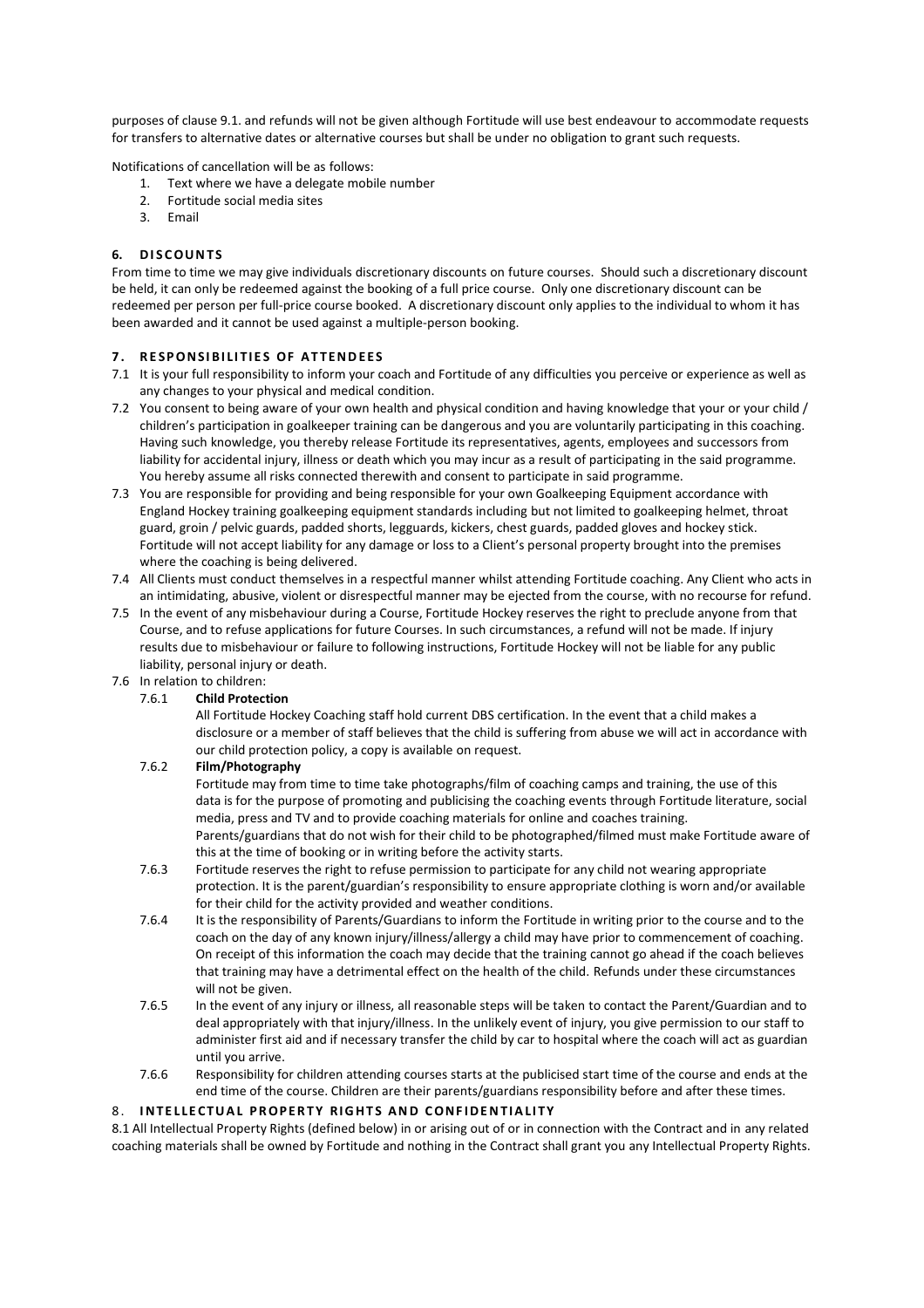8.2 For the purposes of this clause 8, Intellectual Property Rights means all patents, rights to inventions, utility models, copyright and related rights, trade marks, service marks, trade, business and domain names, rights in trade dress or get-up, rights in goodwill or to sue for passing off, unfair competition rights, rights in designs, rights in computer software, database right, topography rights, moral rights, rights in confidential information (including know-how and trade secrets) and any other intellectual property rights, in each case whether registered or unregistered and including all applications for and renewals or extensions of such rights, and all similar or equivalent rights or forms of protection in any part of the world.

8.3 This clause 8 shall survive termination of the Contract.

# 9. LIMITATION OF LIABILITY

9.1 Nothing in these Conditions shall limit or exclude our liability for:

(a) death or personal injury caused by our negligence, or the negligence of our employees, agents or subcontractors; (b) Fortitude only accepts liability for personal injury or death of any participant attending a Fortitude Coaching activity directly caused by its negligence or negligence of its staff.

9.2 Subject to clause 9.1:

(a) we shall under no circumstances whatever be liable to you, whether in contract, tort (including negligence), breach of statutory duty, or otherwise, for any loss of profit, or any indirect or consequential loss arising under or in connection with the Contract; and

(b) our total liability to you in respect of all other losses arising under or in connection with the Contract, whether in contract, tort (including negligence), breach of statutory duty, or otherwise, shall in no circumstances exceed the Charges paid under the Contract.

- 9.3 Except as set out in these Conditions, all warranties, conditions and other terms implied by statute or common law are, to the fullest extent permitted by law, excluded from the Contract.
- 9.4 This clause 9 shall survive termination of the Contract.

### 10. **NON-SOLICITATION**

The Client shall not (except with the prior written consent of Fortitude Hockey UK) for a period of one (1) year thereafter the course solicit the services of any staff or sub-contractors of Fortitude Hockey UK who have been engaged in the performance or management of Fortitude Hockey UK's obligations under a Contract or any significant part thereof either as employee, agent, independent contractor or any other form of employment or engagement other than by means of a national advertising campaign open to all-comers and not specifically targeted at any such staff of Fortitude Hockey UK.

## 11**. G E N E RA L**

### 11.1 Force majeure:

(a) For the purposes of this Contract, Force Majeure Event means an event beyond our reasonable control including but not limited to inclement weather, strikes, lock-outs or other industrial disputes (whether involving the workforce of the party or any other party), failure of a utility service or transport network, act of God, war, riot, civil commotion, malicious damage, compliance with any law or governmental order, rule, regulation or direction, accident, breakdown of plant or machinery, fire, flood, storm or default of suppliers or subcontractors.

(b) We shall not be liable to you as a result of any delay or failure to perform our obligations under this Contract as a result of a Force Majeure Event.

11.2 We may at any time assign, transfer, charge, subcontract or deal in any other manner with all or any of our rights under the Contract and may subcontract or delegate in any manner any or all of our obligations under the Contract to any third party.

11.3 No failure or delay by Fortitude in exercising any right or remedy under the Contract or by law shall constitute a waiver of that or any other right or remedy, nor preclude or restrict its further exercise.

11.4 If a court or any other competent authority finds that any provision of the Contract (or part of any provision) is invalid, illegal or unenforceable, that provision or part-provision shall, to the extent required, be deemed deleted, and the validity and enforceability of the other provisions of the Contract shall not be affected.

11.5 We may revise these terms of use at any time by amending this page. You are expected to check this page from time to time to take notice of any changes we made, as they are binding on you. Some of the provisions contained in these terms of use may also be superseded by provisions or notices published elsewhere on our sites.

11.6 This Contract, and any dispute or claim arising out of or in connection with it or its subject matter or formation (including non-contractual disputes or claims), shall be governed by, and construed in accordance with, English law, and the parties irrevocably submit to the exclusive jurisdiction of the courts of England and Wales.